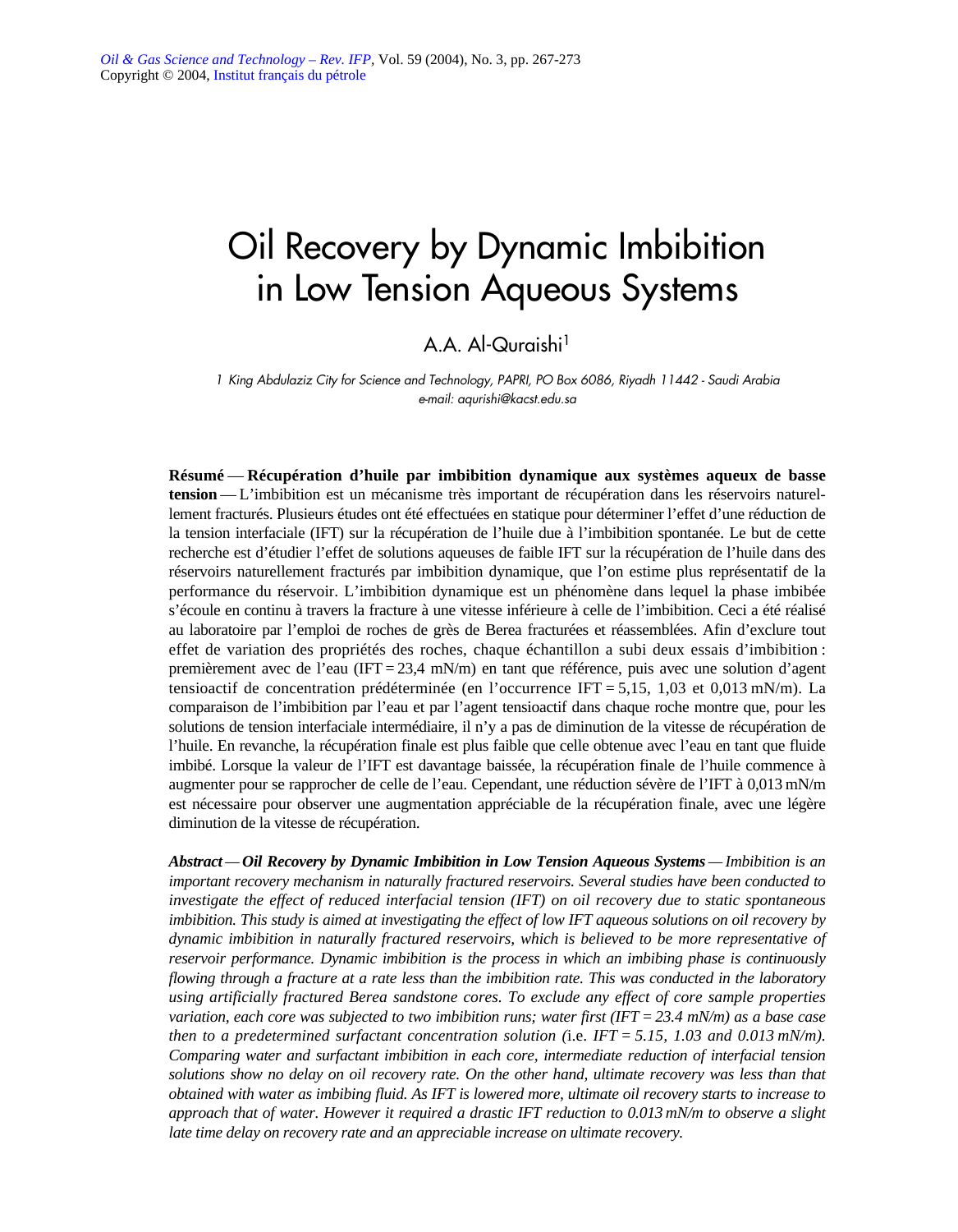### **NOMENCLATURE**

| $t_D$ | dimensionless time |  |  |
|-------|--------------------|--|--|
|       |                    |  |  |

- *t* time
- *k* permeability
- σ interfacial tension
- Φ porosity
- $\mu_{W}$  water viscosity
- *L* length of porous media
- ∆ρ density difference
- *g* acceleration of gravity
- *H* height of porous media
- *C* constant
- *v* velocity
- $A_f$  fracture area<br> $\theta$  contact angle
- contact angle
- $A_m$  matrix area<br>*R* grain radius
- grain radius
- OOIP original oil in place.

#### **INTRODUCTION**

The problem of water channeling through high permeability fractured systems promoted the idea of employing water imbibition displacement for oil recovery. Water imbibition is known by many researchers to be the most effective mechanism of oil production in water flooding of tight highly fractured formations. Water imbibition is the process by which water is imbibed due to capillary forces into the oil saturated matrix blocks from the fracture displacing the matrix resident oil into the fracture (countercurrent flow), which is then displaced by the oncoming water (viscous flow). The importance of such mechanism in oil displacement was recognized in early studies and described by Leverett and Lewis [1] in 1942.

Mattax and Kyte [2] were the first to describe the imbibition process with fixed interfacial tension (IFT). They reported that dimensionless imbibition time is a function of matrix geometry and fluid physical properties such as viscosity and IFT and it is expressed as follows:

$$
t_D = t \sqrt{\frac{k}{\phi}} \frac{\sigma}{\mu_w L^2}
$$
 (1)

Defour [3] investigated the effect of oil density, viscosity and IFT on vertical counterflow. He indicated that classical multi-phases technique will not describe fluid distribution since the counterflow is unsteady and unstable process and accordingly he proposed a new dimensionless time function expressed as follows:

$$
t_D = \frac{tk}{\mu L} \left( \Delta \rho g - 4.5 \sqrt{\frac{k}{\phi}} \frac{\sigma}{L} \right)
$$
 (2)

In order to recover additional oil, low-tension displacement process is considered. Since the force that drives imbibition is the capillary pressure, which is directly proportional to fluids interfacial tension, imbibition presumably should not occur. However Snow [4] extended the work of Defour and concluded that countercurrent recovery rate increases with increasing IFT and decreasing viscosity while ultimate recovery increases with increasing viscosities and decreasing IFT. A similar conclusion was reached by Cuiec *et al.* [5] using different IFT values in low permeability chalks. In contrary, Keijzer and Varies [6] conducted their work on Berea sandstone and they observed no increase on ultimate recovery when lowering IFT however a delay was noticed on recovery rate. Al-Lawati and Saleh [7] conducted static imbibition tests on sandstone and limestone cores using reduced IFT solutions. They concluded that imbibition rate might increase or decrease depending on the relative contribution of capillary and gravity forces given by the inverse Bond number  $(N_B^{-1})$  defined as follows:

$$
N_B^{-1} = C \frac{\sigma \sqrt{\frac{\Phi}{k}}}{\Delta \rho g H}
$$
 (3)

Babadagli [8] proposed and tested a modified scaling group for capillary imbibition under cocurrent and countercurrent flow conditions for surfactant and polymer solutions. He observed that gravity forces dominate in case of low IFT cocurrent imbibition, and hence modification to the gravityscaling group for boundary conditions is required. In low IFT countercurrent imbibition, capillary and gravity scaling groups were not applicable even with the modification proposed.

All the above mentioned studies were static imbibition tests. In naturally fractured reservoirs, injected fluid flow in the fracture due to its high conductivity and at the same time exchange of fluids occurs between the fracture and the matrix in contact with the displacing phase. The two driving mechanisms controlling this process are the viscous and capillary forces. The first (viscous force) controls the flow of displacing fluid in the fracture, while the second (capillary force) controls the flow of displaced phase from the matrix into the fracture. These two forces are grouped in a dimensionless form called fracture capillary number  $(N_C)$ defined as the ratio of viscous force to capillary force and expressed as follows [9]:

$$
N_C = \frac{v\mu_W A_f}{\sigma \cos \theta A_m} \tag{4}
$$

Viscous force is believed to either retreat or supplement capillary force by lowering the volume of water imbibed or forcing the water to flow through the matrix respectively.

Rangel-German and Kovscek [10] investigated air expulsion by water capillary imbibition in 3-D geometry, at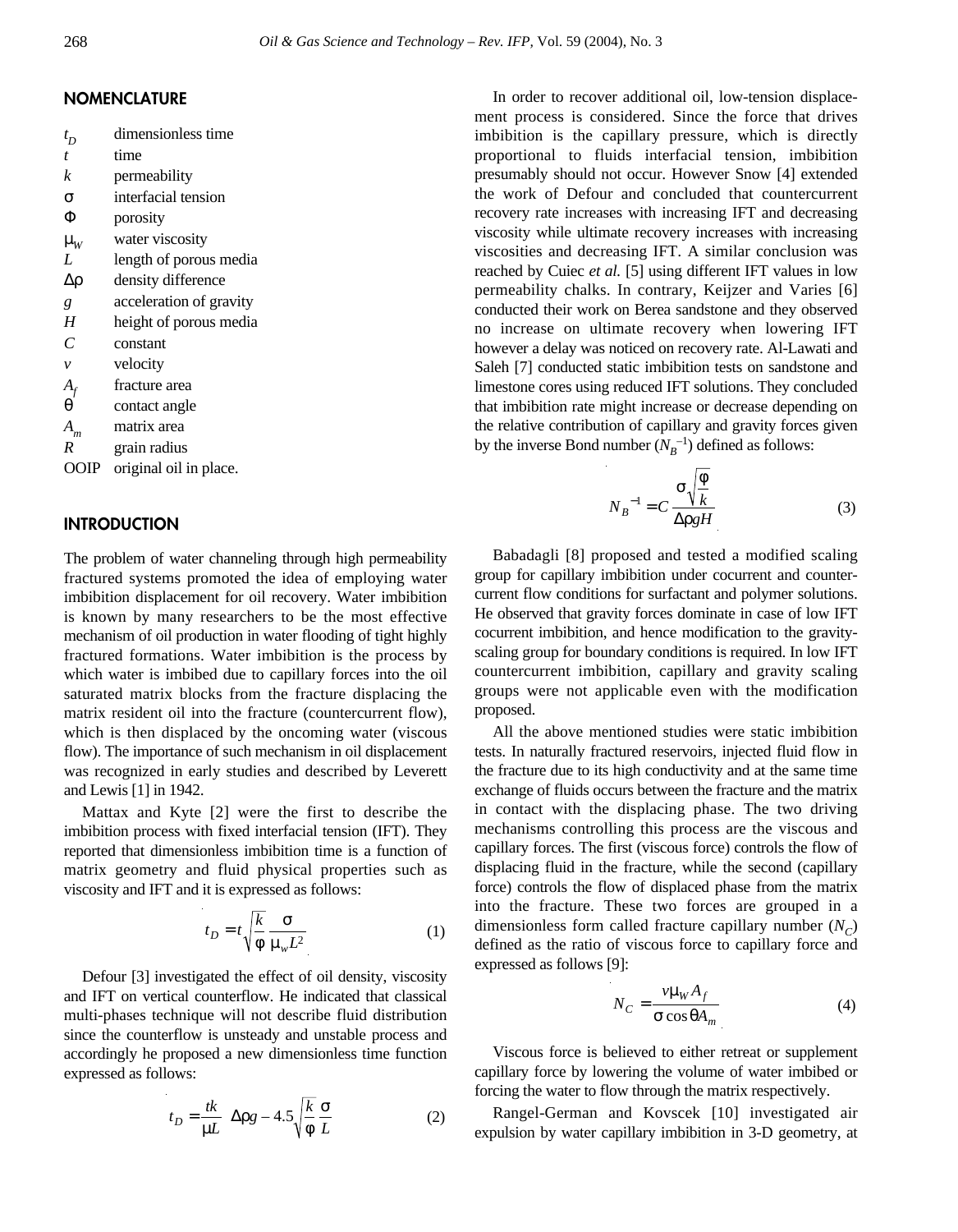different injection rates and fracture aperture, using computer tomography (CT) scanner. They observed the significance of gravity force in dynamic imbibition in addition to the capillary and viscous forces. Through a balance with capillary force, gravity force sets the equilibrium distribution of displaced and displacing phases.

In a second paper Rangel-German and Kovscek [11] stated that two different fracture flow regimes exist in 3-D geometry. The first regime is *filling fracture* where relatively slow water flows through the fracture showing variable length plane source. The second regime is *instantly filled fracture* where the time to fill the fracture is much less than the imbibition time indicating a constant plane source imbibition. The first regime behaves linearly with time while the second regime, is similar to the one dimensional cocurrent and countercurrent imbibition reported in the literature, behaving linearly with square root of time.

This investigation is conducted to explore the effect of low IFT aqueous solutions on oil recovery by a dynamic imbibition mechanism using fractured Berea sandstone samples.

#### **1 EXPERIMENTAL APPARATUS AND PROCEDURE**

Figure 1 is a schematic of the experimental set-up designed to investigate the rate and amount of oil recovery from oil saturated cores being exposed to imbibing fluids. It is composed of a positive displacement pump to generate the required flow rates. It pumps red dyed mineral oil at a certain flow rate through a three-way valve and 3.175 mm Teflon tubing network to any of the fluid vessels. The pumped oil, in turn, displaces the required injection fluid at the same rate from the vessel to the core sample mounted into a Hassler type core holder. Backpressure was regulated at the outlet end of the core holder to control the system. The effluents are collected in a fraction collector with graduated glass tubes.



Porous medium was cylindrical Berea sandstone cores with diameter and length of 5.1 cm and 13.97 cm respectively. Oil phase was a mixture of 75% mineral oil and 25% decane while water phase was deionized water. Low tension aqueous solutions were obtained by mixing *Bio-terge* PAS-8S commercial surfactant agent with water at different predetermined concentrations. Table 1 and Table 2 list the physical rock and fluids properties.

A spinning drop tensiometer was used to measure the interfacial tension (IFT) of the oil-surfactant solutions. Figure 2 is a plot of IFT versus surfactant concentration used to determine the critical micelle concentration (CMC), which was found to be 0.75%, and hence the surfactant concentration of solutions to be used in this study.

Cores were fired gradually to 454ºC to stabilize any clay minerals and to achieve strong water wet condition. Each core was then saturated and placed in the core holder and

|      |           |           | $S_{wi}$       |                  | $S_{or}$       |                  | $N_{\cal C}$                              | $N_B^{-1}$                             |
|------|-----------|-----------|----------------|------------------|----------------|------------------|-------------------------------------------|----------------------------------------|
| Core | Φ<br>(% ) | K<br>(mD) | Water<br>flood | Surfac.<br>flood | Water<br>flood | Surfac.<br>flood | $v\mu_W A_f$<br>$\sigma$ cos $\theta A_m$ | $\sigma$<br>$*$<br>$\Delta \rho g R^2$ |
|      | 20.7      | 265       | 0.390          | $0.378*$         | 0.306          | $0.309*$         | 5.26E-9                                   | 14222.8                                |
| 2    | 20.9      | 397       | 0.397          | 0.381            | 0.332          | 0.359            | 2.38E-8                                   | 2168.79                                |
| 3    | 20.5      | 445       | 0.350          | 0.360            | 0.352          | 0.352            | 8.55E-8                                   | 502.7                                  |
| 4    | 20.7      | 264       | 0.390          | 0.385            | 0.306          | 0.206            | 9.41E-6                                   | 7.95                                   |

TABLE 1 Rocks physical properties

\* Second water flood.

\*\* Grain radius (R) is obtained using Kozeny-Carman equation.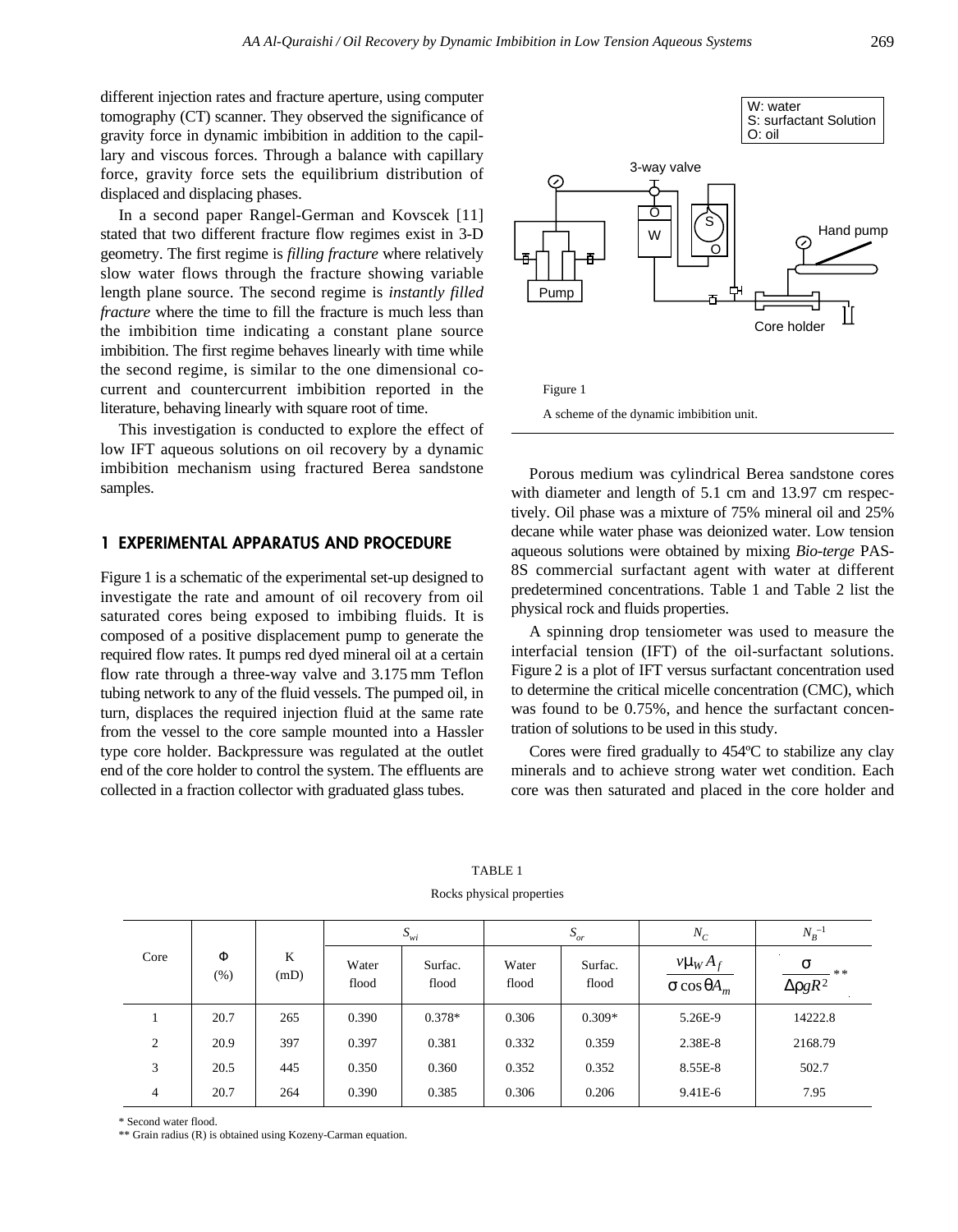| Phase | Fluid type                      | Density<br>(gm/cc) | Viscosity<br>(cp) | IFT $(mN/m)$<br>(with oil) |
|-------|---------------------------------|--------------------|-------------------|----------------------------|
| Water | $0\%$ surfactant                |                    |                   | 23.3                       |
|       | $0.03\%$ surfactant             |                    |                   | 5.15                       |
|       | $0.09\%$ surfactant             |                    |                   | 1.43                       |
|       | 0.60% surfactant                |                    |                   | 0.013                      |
| Oil   | 75% mineral oil<br>$+25%$ decan | 0.8                | 6.5               |                            |

TABLE 2 Fluids physical properties



Figure 2 Interfacial tension *versus* surfactant concentration.

flooded with water to measure absolute permeability using the Darcy equation. The core was then cut along its long axis into two parts to simulate a fractured reservoir and the two parts were dried, and then weighed. The core parts were saturated again with water and the water saturated core parts were weighed again and the pore volume of the two parts was calculated. Total pore volume of the fractured core was attained by estimating the fracture volume and adding it to the pore volume of the core parts. The two parts of the core were combined together with layers of soft tissue placed in between to maintain capillary continuity and placed in the core holder and flooded with oil until water production ceases. Oil and water saturations were determined using material balance calculation. The core parts were then taken out of the core holder and the tissue layers were removed. The two parts were put together again with no spacer and placed in the core holder with the faces of the matrix blocks sealed off at both ends, orienting the fracture horizontally. Flooding started by injecting water at a constant rate of 6.25 cm3/h, and oil recovery due to water imbibition *versus* injection time was recorded. At the end of the water flooding experiment, core parts were cleaned using toluene and dried in an oven. The core was then saturated with the oil at initial water saturation through the steps mentioned above and a predetermined concentration of surfactant solution was used to carry out the flooding process into the fracture the same way as the water flood.

#### **2 RESULTS AND DISCUSSION**

To insure the experimental repeatability and to exclude any wettability alteration due to cleaning procedure conducted between imbibition runs made in the same core sample, two consecutive water imbibition runs were conducted on core sample number 1. The two recovery curves for that sample shown on Figure 3 were identical which indicates that any variation in recovery curves in the subsequent cores is a result of the variation of the fluids IFT. Three sets of



Figure 3 Repeatability of dynamic water imbibition.



#### Figure 4

Recovery *versus* imbibition time for water and 0.03% surfactant solution.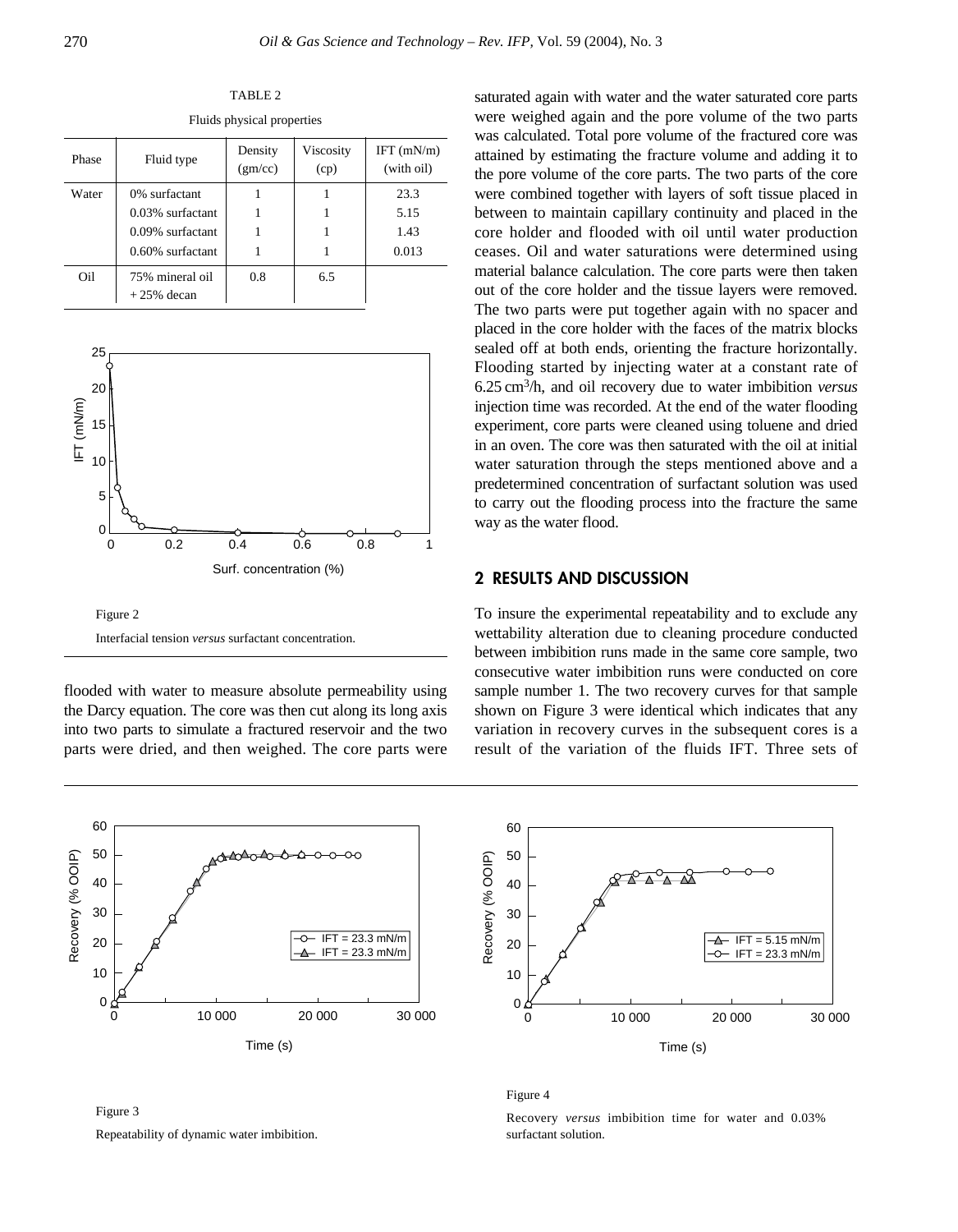experiments were conducted on three different Berea cores with four IFT values. Figure 4 is a plot of oil recovery *versus* time for core sample number 2 using water (base case) first as imbibing fluid then surfactant solution of 5.15 mN/m interfacial tension. Identical recovery rate between the two displacement experiments were noticed. However, minor decrease in ultimate recovery was observed when using surfactant solution. A new core (core sample number 3) was used to study the imbibition behavior with lower IFT solution. Figure 5 is a plot of water (base case) and surfactant solution of 1.43 mN/m interfacial tension recovery curves. Similarly no difference was noticed in recovery rate. However, less difference was noted in the two imbibing fluids ultimate recovery compared to that seen in the previous experiment with the oil recovery using the surfactant solution almost approaching that obtained when using water. Surfactant concentration was increased to prepare a much lower IFT solution (0.013 mN/m) and water and the prepared surfactant solution were flooded consequently in core sample number 4. Figure 6 is a plot of the two recovery curves. It indicates a late time delay in recovery rate and an appreciable continuing increase in the ultimate recovery when using very low IFT surfactant solution as imbibing fluid.

Water and intermediate IFT solutions used in experiments conducted on cores numbers 2 and 3 indicate a sharp breakthrough with minimum oil production afterward. This presents enough evidence that imbibition rate is either equal to or greater than the injection rate. The flow regime in these experiments is mainly filling fracture flow regime according to Rangel-German and Kovscek [11] as indicated by the trend of oil recovery scaled linearly with time. Viscous and capillary forces are the main controlling driving mechanism in the two flooding runs (water and surfactant solution) for both experiments with non effective gravity force on residual oil saturation as indicated by the high inverse Bond number *(Table 1)*. Morrow and Songkran [12] investigated the trapping of residual oil saturation in packing of equal spheres with a wide range of capillary and inverse Bond numbers. They estimated that gravity force diminish at  $N_B^{-1} > 200$  and residual oil saturation is only capillary number dependant. In highly fractured reservoirs, there exist zones that are capillary dominated such as those away from injection end and others that produce oil due to viscous force nearby the injection end. In the two consequent runs conducted using water and surfactant solutions in cores numbers 2 and 3, viscous forces seem to dominate the recovery mechanism with capillary force acting at late time as indicated by the no delay in recovery rate for most of the recovery time and the little oil recovery after breakthrough. Less ultimate recovery was noticed when surfactant solution of 5.15 mN/m interfacial tension was used in the experiment conducted in core number 2. This is believed to be due to the wettability alteration from water wet to neutral wet with the usage of surfactant solution. Alveskog *et al.* [13] observed a dramatic change in wettability in a narrow range of low surfactant concentration. However, they noted an increase in recovery with increasing surfactant concentration which implies that lowering IFT more and more surpluses the negative effect of wettability alteration. This was observed as we drop the IFT to 1.43 mN/m in the experiment conducted in core number 3 with ultimate recovery increased almost approaching that of water. The increase in ultimate oil recovery compared to the second experiment is believed to be due to the rising role of gravity force and fluids relative permeability which improves the sweep efficiency of the matrix blocks.

In the experiment conducted in core sample number 4, an earlier breakthrough occurred when using 0.013 mN/m surfactant solution indicating the presence of two different



Figure 5

Recovery *versus* imbibition time for water and 0.09% surfactant solution.



Figure 6

Recovery *versus* imbibition time for water and 0.6% surfactant solution.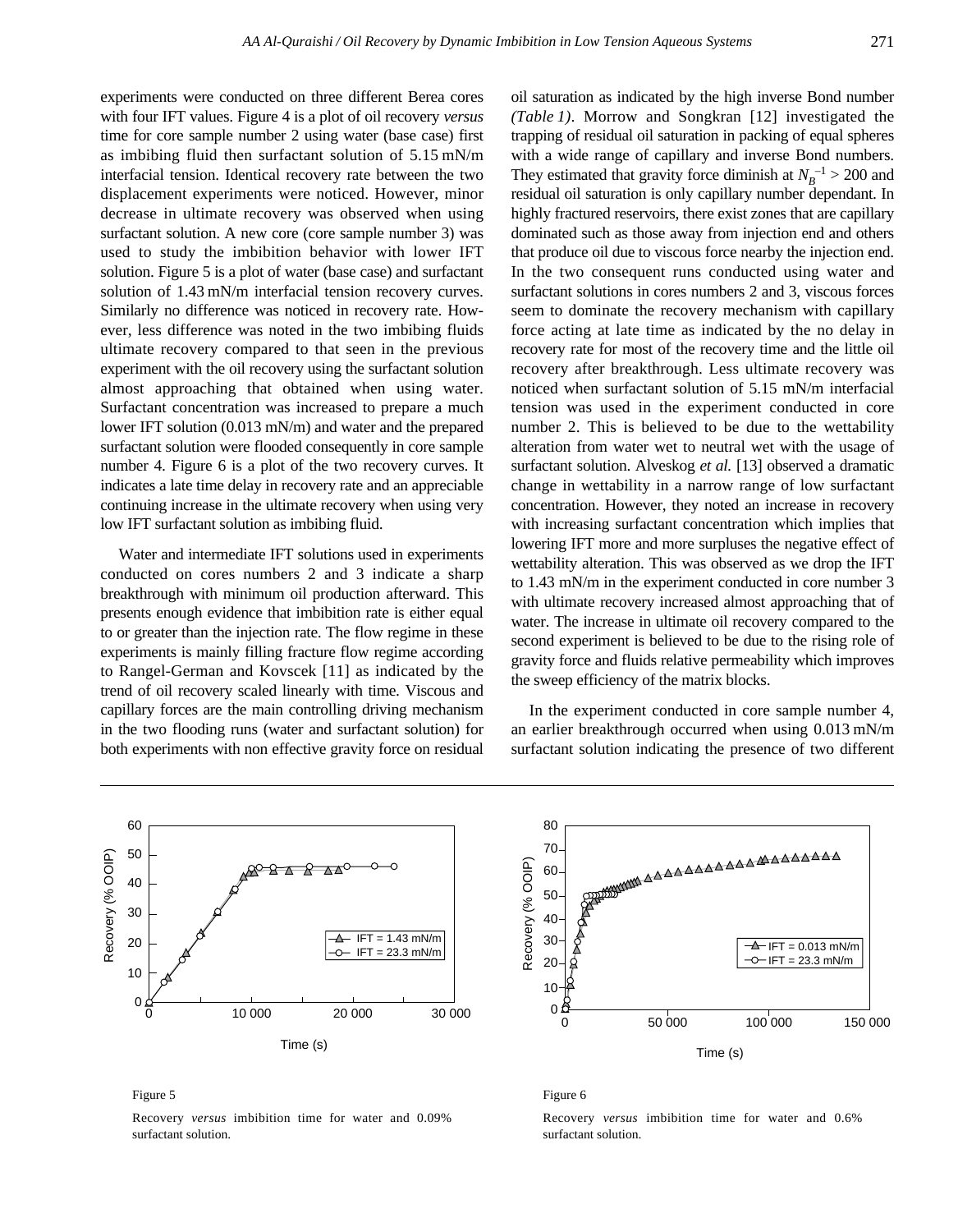fracture flow regimes. The early time *filling fracture* where relatively slow aqueous solution flows through the fracture and the late time *instantly filled fracture* where the solution is occupying the whole fracture and one dimensional co and countercurrent flow of displacing fluid is in progress with no boundary effect. The late time delay in recovery rate, when using low IFT solution, is attributed to the drastic drop in capillary forces as indicated by the increase in fracture capillary number and the need of the aqueous solution to travel longer in the fracture than water to imbibe into the matrix blocks. On the other hand, late in the process, an increase in ultimate recovery above that of water flood was seen. This is believed to be due to the substantial increase in gravity forces as indicated by low  $N_B^{-1}$  ( $N_B^{-1} = 7.95$ ). Gravity force in this experiment supplement the drop in capillary force however the slow nature of gravity force compared to capillary force caused the delay in recovery rate. The behavior noticed is in agreement with the findings of Morrow and Songkran [12] when they indicated that even in horizontal displacement, the role of gravity forces can favourably affect recovery, and the influence of gravity in low tension displacement may well be significant. Taber [14] stated that a critical value of viscous to capillary forces is required to reduce the residual oil and it was estimated that low interfacial tension of the order of 1/100 mN/m is needed to mobilize significant quantities of residual oil. This again seems to be in agreement with the noticed substantial increase in the ultimate recovery with the drastic drop in IFT.

The dynamic nature of this work is more representative of fractured reservoir performance. Hence, it is very useful in studying the process efficiency compared to the static imbibition. The choice of low tension aqueous solutions flooding over water flooding in naturally fractured reservoirs depends mainly on whether recovery rate or ultimate recovery is the target. In high recovery factor reservoirs such as large fields, the target is to minimize the residual oil saturation in order to extend reservoir life, hence very lowtension aqueous solution seems to be a good choice as seen in the case of flooding with 0.013 mN/m IFT solution. However surfactant flooding according to this work is not feasible in low recovery factor reservoirs where increasing production rate is the target since recovery rate was either not affected when using high and intermediate IFT surfactant solutions or delayed when IFT is drastically reduced.

#### **CONCLUSION**

Based on the experiments conducted, the following conclusions are reached:

– No delay in recovery rate is noted when high to intermediate IFT solutions are used. However, a late time delay is observed with a drastic decrease of IFT.

- A major IFT drop is required in order to obtain an appreciable increase in ultimate oil recovery that exceeds that of water. However when using high to intermediate IFT solutions, recovery was less than that obtained with water due to wettability alteration.
- High concentration of surfactant solution injection seems to be a good choice in high recovery factor reservoirs in order to extend the reservoir life.

#### **REFERENCES**

- 01 Leverett, M.C. and Lewis, W.B. (1942) Dimensional Model Studies of Oil Field Behavior. *Trans. AIME*, 146, 175.
- 2 Mattax, C.C. and Kyte, J.R. (1962) Imbibition Oil Recovery from Fractured Water Drive Reservoirs. *Trans. AIME*, 225, 177.
- 03 Defour, M.A. (1981) The Influence of Viscosity, Gravity and Interfacial Tension on Isothermal and Non-Isothermal Vertical Oil-Water Exchange in a Porous Media. *PhD Thesis T-2428*, Colorado School of Mines.
- 04 Snow, S.E. (1984) A Study of the Vertical Counter-flow of Viscous Oil and Water in Porous Media. *Thesis T3003*, Colorado School of Mines.
- 05 Cuiec, L.E., Bourbiaux, B. and Kalaydlian, F. (1990) Imbibition in Low Permeability Porous Media: Understanding and Improvement of Oil Recovery. *SPE/DOE 2025*9, Tulsa, April.
- 06 Keijzer, P.M. and Varies, A.S. (1990) Imbibition of Surfactant Solutions. *Paper SPE 20222 presented at the SPE/DOE 7th symposium on Enhanced Oil Recovery*, Tulsa, Ok., 22-25 April.
- 07 Al-Lawati, S. and Saleh, S. (1996) Oil Recovery in Fractured Oil Reservoirs By Low Imbibition Process. *Paper SPE 36688 Presented at the SPE Annual Technical Conference and Exhibition*, Denver, Co., 6-9 October.
- 08 Babadagli, T. (2000) Scaling of Co-Current and Counter-Current Capillary Imbibition for Surfactant and Polymer Injection in Naturally Fractured Reservoirs. *Paper SPE 62848 Presented at the SPE/AAPG Western Regional Meeting*, Long Beach, Ca., 19-23 June.
- 09 Putra, E. and Fidra, Y. (1999) Study of Water Flooding Process in Naturally Fractured Reservoirs from Static and Dynamic Imbibition Experiments. *Paper SCA 9910 Presented at the International Symposium of the Society of Core Analysts*, Col., 1-4 August.
- 10 Rangel-German, E.R. and Kovscek, A.R. (2001) Water Infiltration in Fractured System: Experimental Analytical Model. *Paper SPE 71618 Presented at the SPE Annual Technical Conference and Exhibition*, New Orleans, 30th September-3rd October.
- 11 Rangel-German, E.R. and Kovscek, A.R. (2000) Matrix-Fracture Interaction in Single Matrix Blocks. *25th Workshop on Geothermal Reservoir Engineering*, Stanford University, Stanford, Ca., 24-26 January.
- 12 Morrow, N.R. and Songkran, B. (1981) Effect of Viscous and Bouncy Forces on Non-Wetting Phase Trapping in Porous Media. *Surface Phenomena in Enhanced Oil Recovery*, Plentium Publishing Corp., 387-411.
- 13 Alveskog, P.L., Holt, T. and Torsaeter, O. (1998) The Effect of Surfactant Concentration on Amott Wettability Index and Residual Oil Saturation. *Journal of Petroleum Science and Engineering*, 20, 247-252.